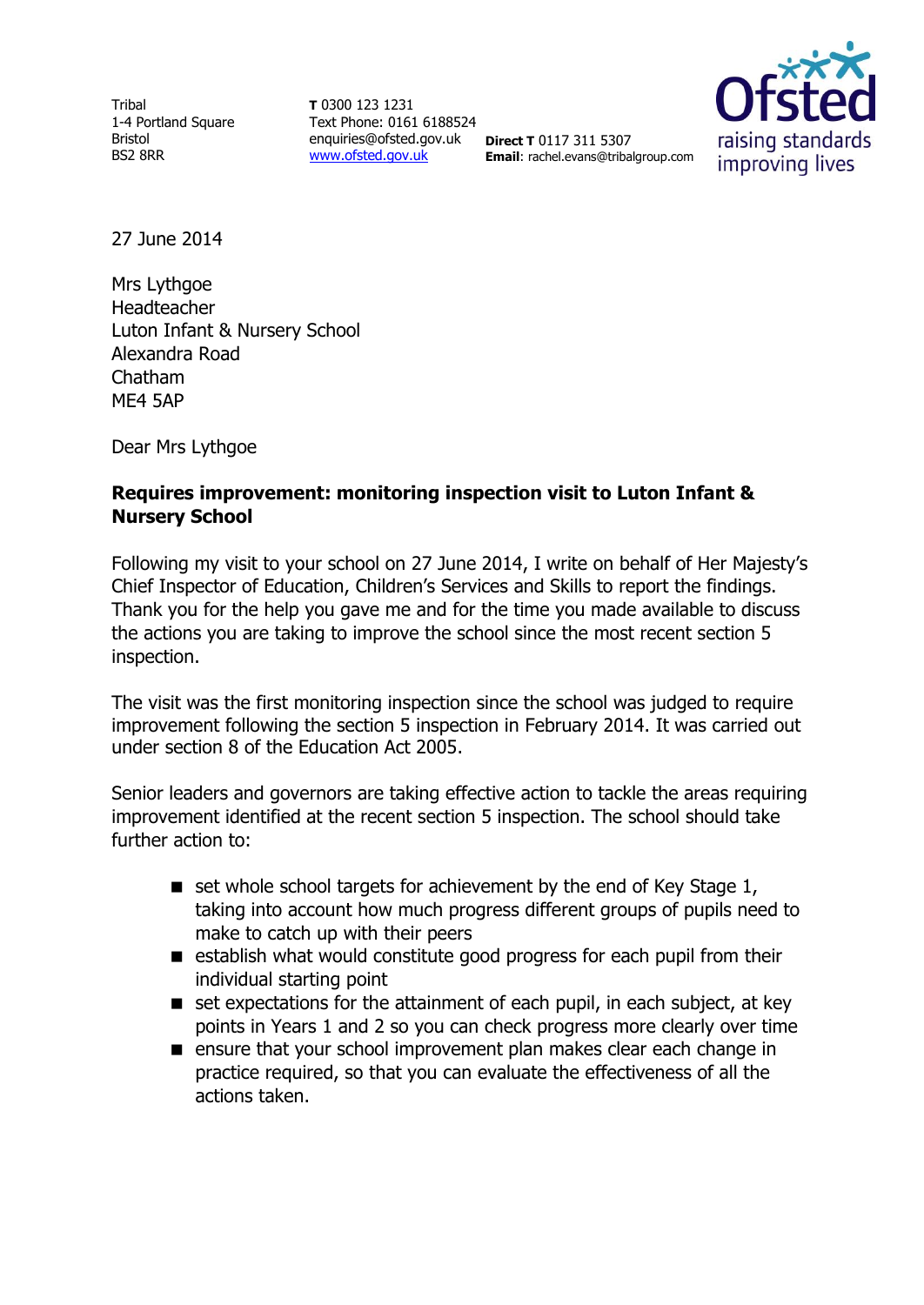

## **Evidence**

During the visit, I met with you and other senior leaders, members of the governing body and a representative of the local authority to discuss the action taken since the last inspection. I scrutinised a range of documents including the school's action plans and information about pupils' progress. We observed morning break-time and briefly visited lessons around the school to see teaching and learning.

# **Context**

A senior leader will shortly be taking up the position of an assistant headteacher.

# **Main findings**

You and your senior leaders have responded swiftly and effectively to the recommendations made in the previous inspection report. Your decisive actions are already leading to significant improvements. Your plan details the actions to be taken and the resulting changes in practice or environment required are mostly, but not always, well-defined. The plan includes an overall target for raising achievement. However, the specific improvements in achievement required by different pupil groups, in different subjects and at different points in time are not identified.

You are improving your approaches to checking and evaluating pupils' progress. Middle leaders now carry out learning walks and meet regularly with the teachers they manage to review pupil progress. The new, more accessible electronic system for recording pupil achievement means you are now well placed to analyse and evaluate the progress of different groups of pupils, such as the most able, more effectively. As a result seniors and middle leaders are becoming increasingly able to identify and address areas that need attention. They are now better placed to hold teachers to account for the progress of their pupils and ensure the rate of learning is rapid.

The behaviour of pupils' as they move around the school site and during break times has improved. New play equipment, different break times for different year groups, more organised play at break time and the introduction of clearer expectations of how pupils should move around the school, have all contributed to this. You are working on a number of well-considered initiatives to improve attendance and punctuality. Your family worker is increasingly joined on home visits by an interpreter, to ensure a good level of communication with parents whose understanding of English is limited. You have increased the number of letters being sent to parents whose children do not attend regularly and the level of sanction for not responding. You and you senior leaders now conduct late duty, providing you the opportunity to talk directly to parents who are not bringing their children to school on time. Attendance was already improving before these new approaches were introduced. Careful checking is now needed to see if these new actions result in the further improvement needed or if more still needs to be done.